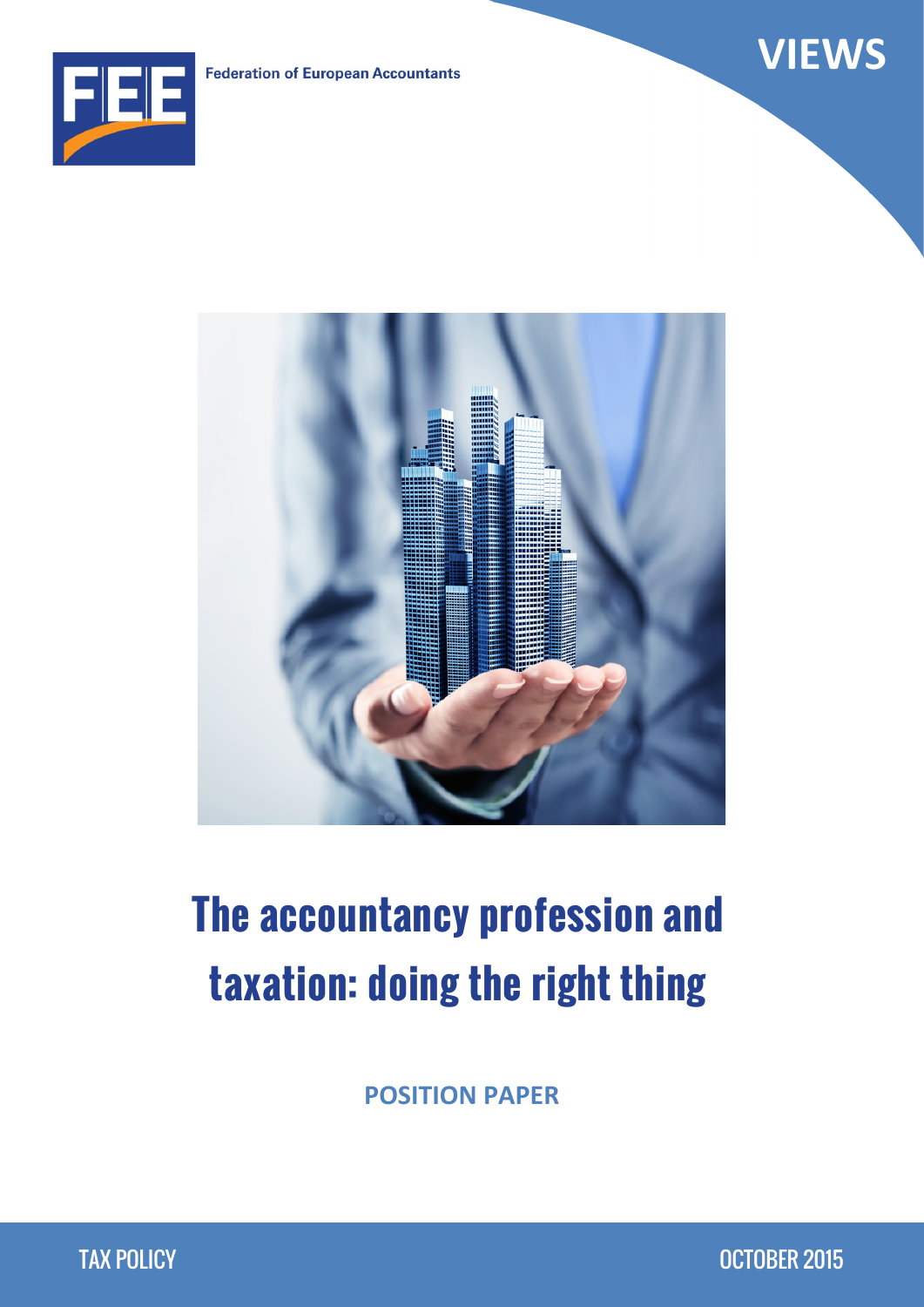#### **HIGHLIGHTS**

FEE believes that tax policy, and how key players interact in developing it, needs a thorough rethink. Tax policy must adapt to ever changing circumstances and respond to pressing public demands. The accountancy profession, through its knowledge and experience of existing tax systems, is a crucial contributor to this debate.

This paper seeks to clarify the role and responsibility of the professional accountants in the context of tax policy. It also highlights the positive role that the accountancy profession has in the correct functioning of the European states' tax systems.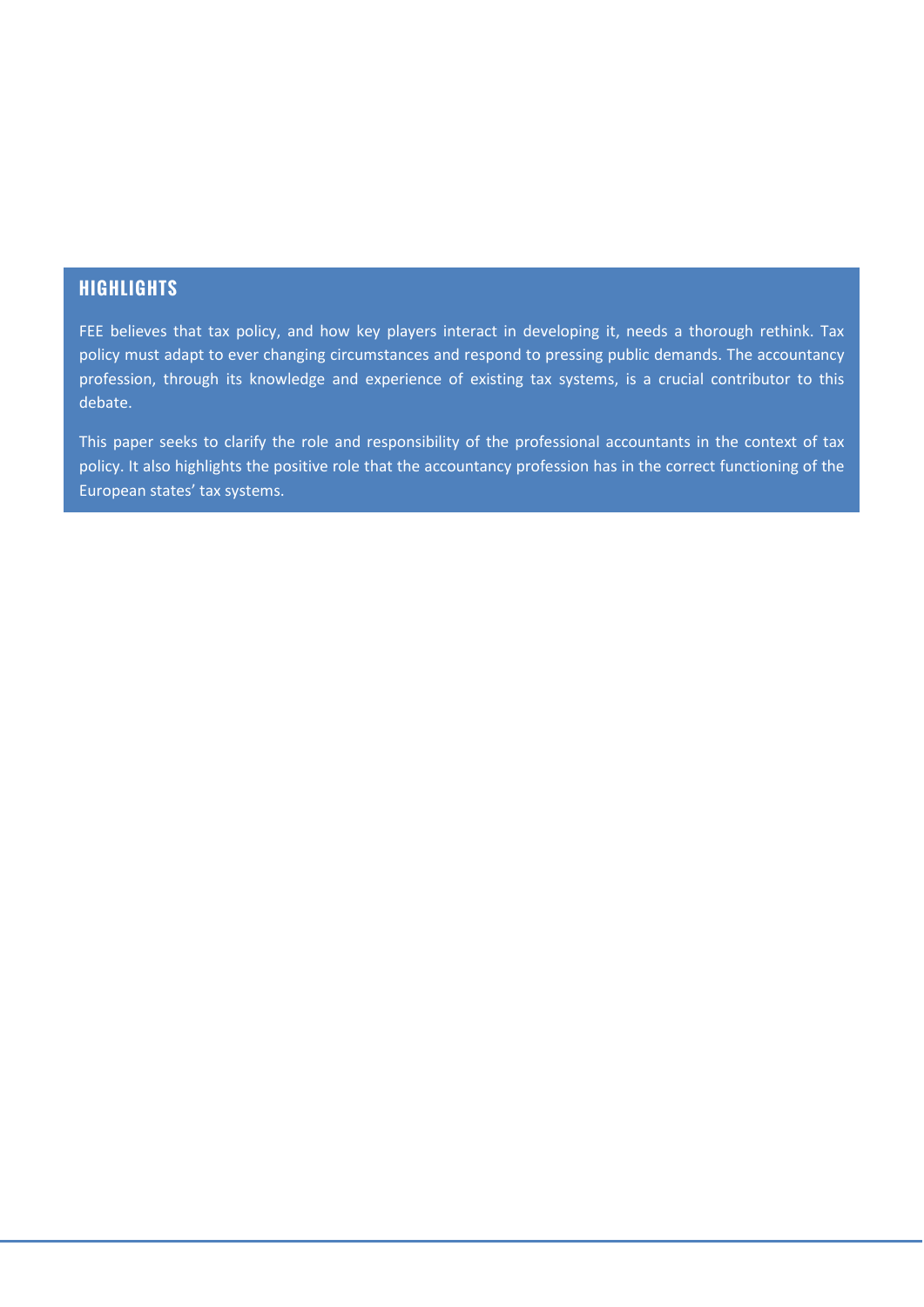## Setting the scene

FEE believes that tax policy, and the manner in which the key players interact in its development, needs a thorough rethink. Tax policy must adapt to today's ever changing circumstances and respond to pressing public demands.

In the context of the ongoing financial and economic crisis, several European countries have implemented painful reforms and public spending cuts that have affected all segments of society. This has ensured that debates around tax fairness, evasion and avoidance have remained firmly on the political agenda. The accountancy profession has a clear role to play in these debates. The question is no longer about whether change will come, but rather when and how.

This paper has two main goals:

- Firstly, it highlights the positive role that the accountancy profession has in the correct functioning of the European states' tax systems; and
- Secondly, it clarifies the profession's roles and responsibilities in the context of tax policy.

This clarification of roles and responsibilities is vital as public discussions on tax policy reform are not helped by confusion in the roles of the different parties involved. Professional accountants, policy-makers and the general public require a thorough understanding of what the accountancy profession (as a whole as well as individual professional accountants) can or cannot take responsibility for, not only in legal terms, but ethically as well. This will help to ensure that future tax policy reforms are targeted in ways that will achieve the maximum intended effect.

## Role of the Accountancy Profession

The accountancy profession is an essential player in the functioning of tax systems. Why? Because the accountancy profession has:

- A global set of ethical standards<sup>[1](#page-2-0)</sup> as well as an ethos of professional scepticism and integrity derived from professional education, standards and practice and is subject to strong public oversight;
- Unrivalled technical expertise encompassing not only tax law and practice, but also accountancy issues (the two are often highly interrelated);
- A crucial role in the operation of the tax system by assisting taxpayers to cope with the increasing complexity of tax laws and by enhancing mutual trust between taxpayers and tax administrations;
- The ability to help businesses grow and invest by identifying and advising on tax reliefs introduced for that purpose and by protecting taxpayers' rights; and
- Experience in analysing the effectiveness of existing tax systems and providing cost effective suggestions for their improvement.

<span id="page-2-0"></span><sup>&</sup>lt;sup>1</sup> International Ethics Standards Board of Accountants (IESBA) July 2009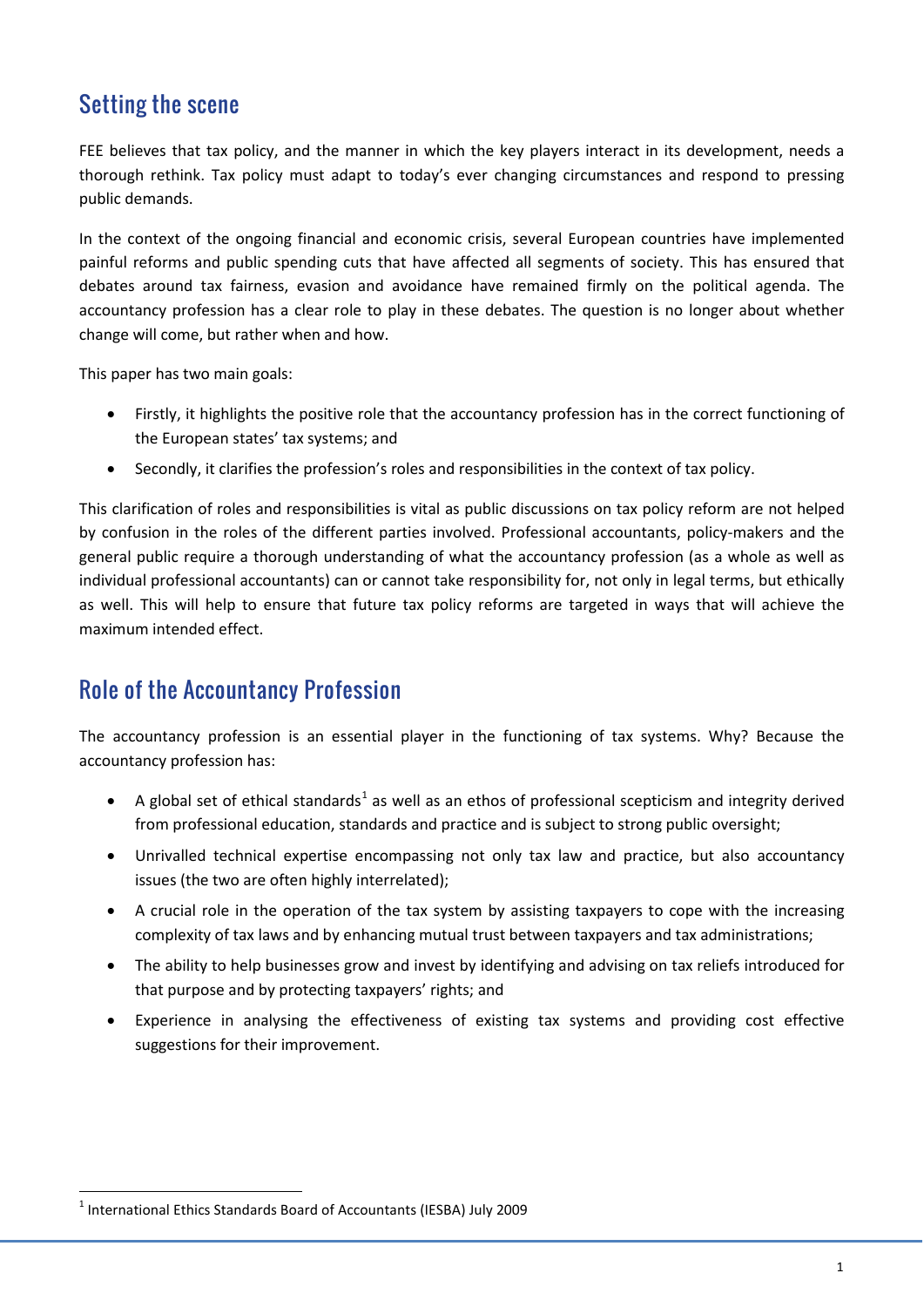The provision of tax advice and compliance services to taxpayers and businesses by some professional accountants has led some stakeholders to criticise the profession as a whole for its role in aggressive tax planning. Although this criticism may have some grounds, it is exactly because professional accountants interact with tax systems in many ways that they are indispensable for their smooth operation. As tax advisors, many professional accountants provide unparalleled assistance to their clients in translating complex tax law and, where possible, the underlying intent of that law.

However, it is unfair to criticize the accounting profession as a whole, and professional accountants working as tax advisors in particular, for actions of others over which they have no control. But above all, Illegal and unethical behaviour is unacceptable in all circumstances.

# Responsibilities of the Accountancy Profession

In our view, it is necessary at this point to address some specific concerns as to the responsibilities of professional accountants in providing tax advice services. Both legal and ethical responsibilities of the accountancy profession in the field of taxation deserve clarification.

Professional accountants provide tax advice and compliance services within different legal structures across Europe, working within existing national rules and in the best interest of their clients. However, the accountancy profession at a European level shares several common characteristics, and, by extension, responsibilities in tax-related services.

#### **What the accountancy profession is responsible for:**

- Assisting clients in complying with applicable tax laws whilst providing them with the best quality tax advice. The advice will be in line with applicable laws and will explain to the client where such laws are open to interpretation and the financial or reputational risk factors inherent to the case;
- Not being involved with illegal activities, and taking all necessary steps to establish the legitimacy of their clients and their clients' sources of funding;
- Actively discouraging their clients from engaging in tax fraud and evasion, and resigning from the engagement should the client persist along this path;
- Complying with obligations to report money laundering and illegal activity where required by laws or regulations;
- Refraining from promoting tax avoidance schemes based on purely artificial structures using loopholes and mismatches in tax legislation; and
- Using their professional ethical judgement (where allowed by local laws and regulations) to assess whether tax planning that is legal, but that falls in the grey area of "aggressive tax planning" or avoidance, is something that they wish to advise on, also taking into account the non-tax related risks of reputational harm from being associated with such advice.

#### **What the accountancy profession cannot take responsibility for:**

• It can't make up clients' minds for them. Professional accountants are professionally and often legally obliged to present all legal tax planning alternatives, setting out in clear terms all uncertainties and risk factors (including, where relevant, reputational risk). It is always the client that makes the final decision – at this point, the professional accountant will make an ethical judgement as to whether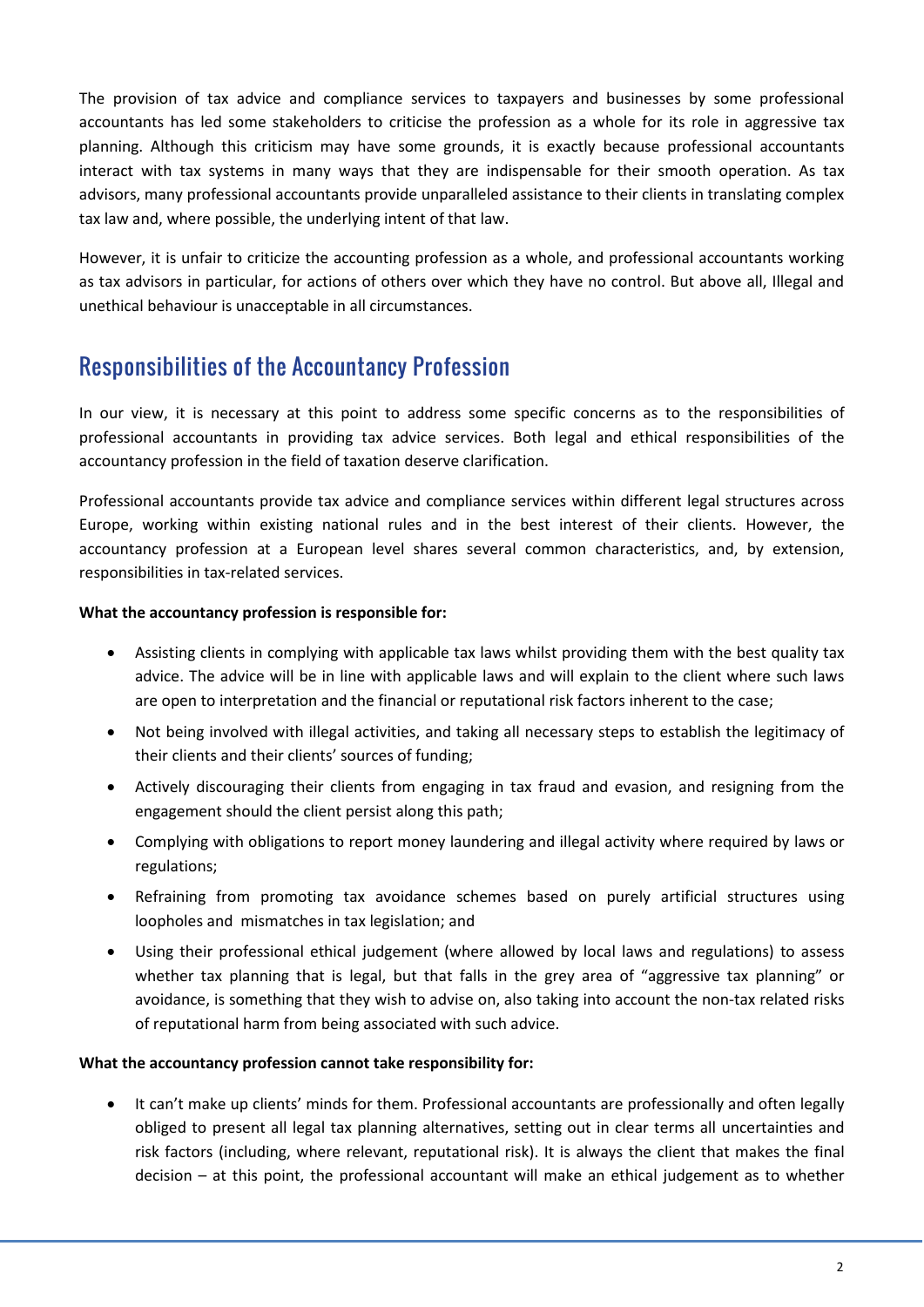they will continue to act for clients that proceed with tax planning with which they feel uncomfortable; and

• It can't decide the "fair" amount of tax that a client should pay – it is and has always been up to legislators to set the appropriate rules and determine what constitutes a "fair" amount to be paid.

Some stakeholders say that taxpayers should conform to the intent of the legislation but it is not always easy to determine this intent, particularly when the laws of more than one country have to be considered and when the intent of the legislators might have evolved over time and in response to the demands of society. Professional accountants have to take into account the strict boundaries of the applicable laws and regulations, administrative practices and case-law. However, if a tax authority takes a position that a professional accountant believes to be an incorrect interpretation of the law, the professional accountant is professionally obliged to dispute this interpretation on behalf of their client. In some cases, only a court of law can make the final decision.

Having said that, any advice that an accountant provides must not only be within the boundaries of relevant laws, but follow ethical criteria as well. Professional accountants are aware that artificial legal measures and structures can result in reputational damage for both the client and themselves, thereby acting against the long-term best interests of their clients and themselves. With new forms of instant world-wide communication, reputation is infinitely easier to damage than to repair.

## Positive contributions of the accountancy profession in tax policy

The accountancy profession, through its knowledge and experience of existing tax systems, is a crucial contributor to the debate on the evolution of tax policy. The accountancy profession's work is vital not only for the everyday functioning of tax systems across Europe, but also in identifying limitations in the existing tax systems, conceptualising potential solutions, and helping convert governments' tax reform visions into reality.

FEE considers the determination of tax policy to be a matter for society as a whole. It is essential that all parties engage and cooperate in this matter if there is to be any hope of a timely and effective solution. The accountancy profession is committed to playing its full role in this respect.

Professional accountants know that change is inevitable. Indeed, one of their contributions has always been to help their clients manage change in the least disruptive and least costly manner; this is essential in ensuring the most effective and smooth implementation of policy reforms. The accountancy profession realises that the tax environment requires change and is ready and willing to play its part in the process, both as technical advisers as well as visionaries with knowledge-based understanding of the key challenges inherent in any given area of tax policy. In particular, we use our core skills and knowledge to:

- Inform the debate;
- Engage with all stakeholders in order to find common solutions to the issues occupying so much of people's attention at the moment;
- Assess and propose solutions; and
- Assist in their implementation.

As with anyone else, the accountancy profession should not to be involved in any illegal or unethical practices. These harm individual professional accountants, their clients, the accountancy profession and society as a whole.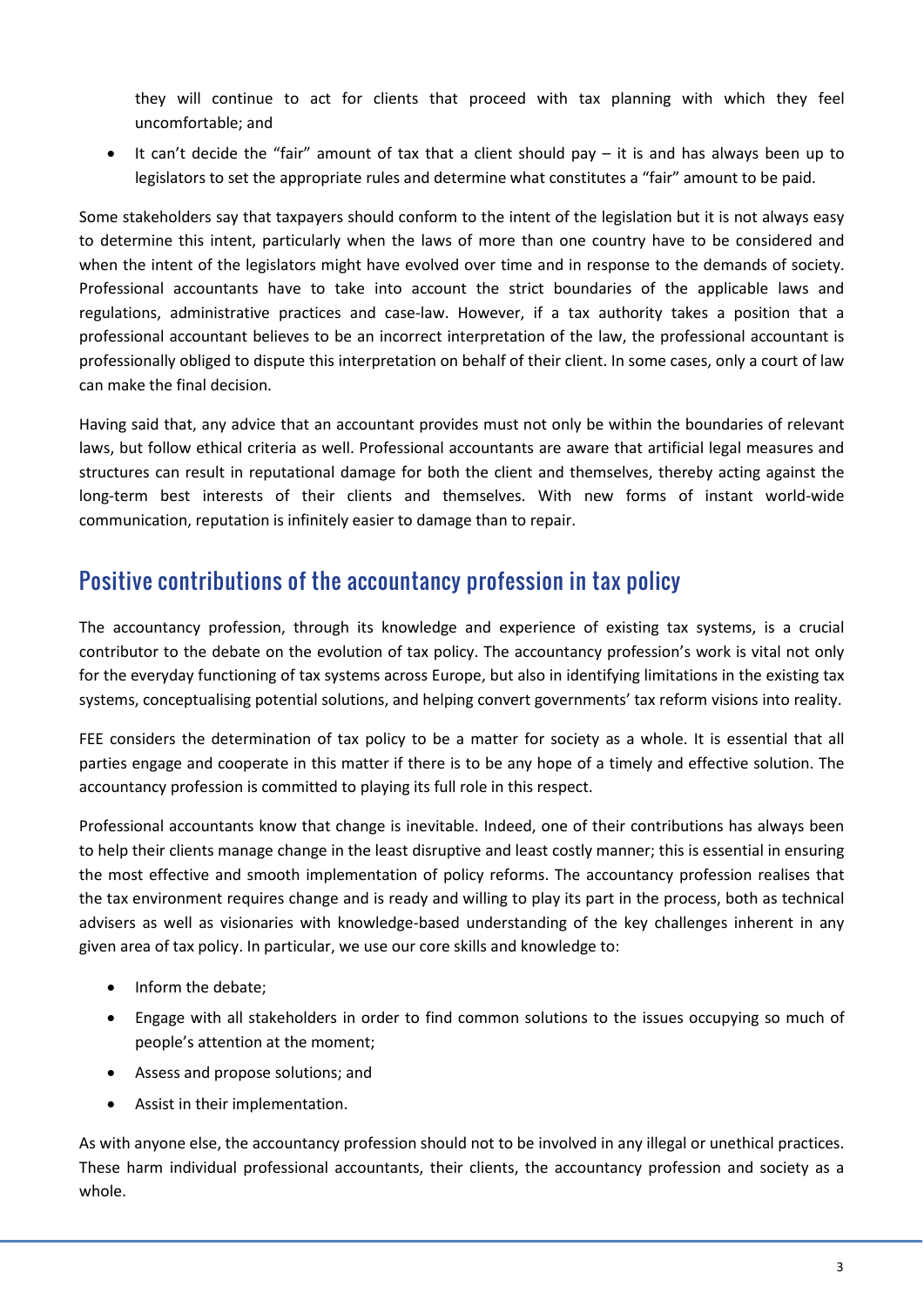Lawmakers and tax administrations for their part have a clear moral, if not legal, obligation to ensure that legislation is clear and precise, thus ensuring that taxpayers can fully and easily comply with their tax obligations. Public authorities alone have the capacity to change and clarify rules and make their own intentions clear. They must also realise that in today's world there is no alternative to international coordination and enhanced levels of communication with taxpayers.

As with any policy area with deep, complex and unpredictable impacts on society, tax policy and its reform are beyond the reach of easy solutions. It is in the best interests of all stakeholders, including taxpayers as well as tax authorities, legislators and policy-makers, that the regulatory framework (and any changes to it) is clear in intent, understandable and coherent in content, and faithful to established societal principles. In this, the accountancy profession can and will play a key role.

**DISCLAIMER:** FEE disclaims any responsibility resulting from the use of, or reliance on, the information contained in this document.